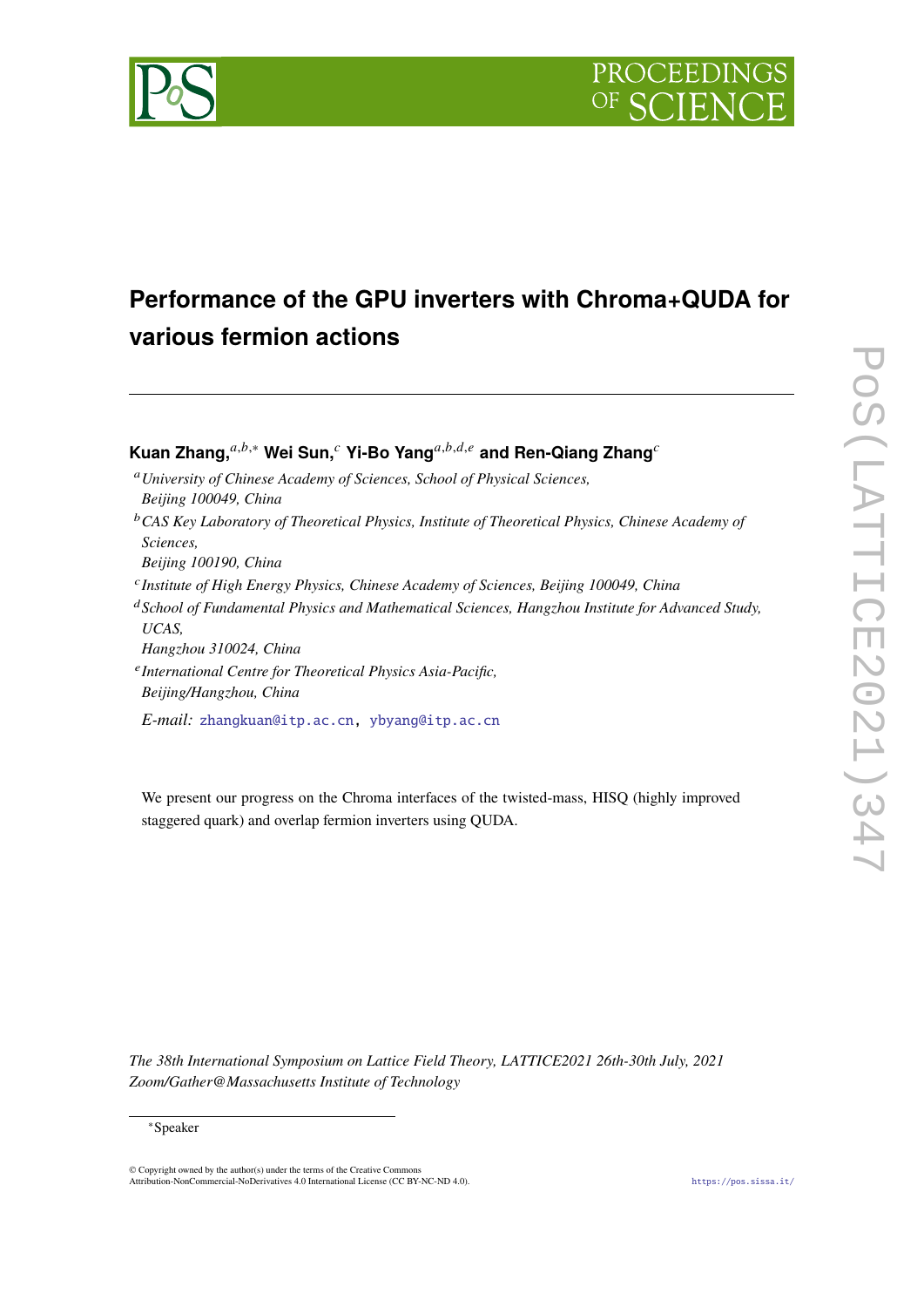# **1. Introduction**

When we put the fermion on the lattice, it is unavoidable to replace the derivative by the difference of the forward and backward shifts, and introduce the fermion doubling problem. There are various kinds of the discretized fermion action to solve or avoid the doubling problem: The simplest solution is the Wilson action which adds a second order derivative term (Wilson term); and the clover action add one more term to suppress the additional chiral symmetry breaking  $(A \chi SB)$ introduced by the Wilson term. The twisted-mass action multiplies a complex phase on the quark mass term of the Wilson action to achieve a better suppression on  $A<sub>Y</sub>SB$  comparing to the clover action case, while adding a clover term is still beneficial to suppress the residual discretization errors. On the other hand, the staggered action maps the Dirac spinors to the lattice sites to weaken the doubling problem, while introduces the taste degree of freedom which makes the data analysis to be highly non-trivial. Finally, the overlap action (and the domain wall action as its approximation) can be considered as ultimate solution to avoid  $A \chi SB$ , while it can be much more expensive than the other actions.

Even though all kinds of the actions should approach the same continuum limit, their discretization error can be quite different. Thus it is essential to compare the results with different action at several lattice spacings, and have a trade-off between the statistical uncertainty and the systematic ones. But most of the Lattice QCD software concentrates on one or two fermion actions only, and then it can be quite non-trivial to switch the actions in the production and/or compare the corresponding results. Thus it is very helpful if one can calculate fermion propagators for all the actions in a given software, like Chroma.

The Chroma [\[1\]](#page-7-0) package is an open-source Lattice QCD software at the level 4 of the USQCD SciDAC modules, and targets an uniform interface of the various algorithms like the fermion and gauge actions, solvers, and even monomial in HMC. At the same time, the QUDA [\[2](#page-7-1)[–4\]](#page-7-2) package provides the GPU-accelerated inverter for most of the fermion action except the overlap action (but most of the needed linear algebra operations are ready). Thus the missing pieces are just a Chroma interface to call kinds of the QUDA inverter, and also an implementation of the overlap action.

<span id="page-1-0"></span>

| Tag    |  | $6/g^2$ | L         | T |                       | $a$ (fm)     |  | $m_a^{\rm w}a$     | $c_{sw}$         |
|--------|--|---------|-----------|---|-----------------------|--------------|--|--------------------|------------------|
| MILC12 |  | 3.60    | 24        |   |                       | 64 0.1213(9) |  |                    | $-0.0695$ 1.0509 |
| MILC09 |  |         | 3.78 32   |   | 96 0.0882(7)          |              |  | $-0.0514$          | 1.0424           |
| MILC06 |  |         |           |   | 4.03 48 144 0.0574(5) |              |  | $-0.0398$          | 1.0349           |
|        |  | tag     | $6/g^2$   | L | T                     | $a$ (fm)     |  | $m_q^{\text{ov}}a$ |                  |
|        |  | RBC11   | $2.13$ 24 |   | 64                    | 0.1105(3)    |  | 0.015              |                  |
|        |  | RBC08   | $2.25$ 32 |   | 64                    | 0.0828(3)    |  | 0.011              |                  |

**Table 1:** Informations of the MILC and RBC ensembles used in this work.

# **2. Numerical setup and results**

In this proceeding, we present the performance of GPU-accelerated inverter based on QUDA for three actions: Twisted-mass, HISQ and also overlap. The information of the gauge ensembles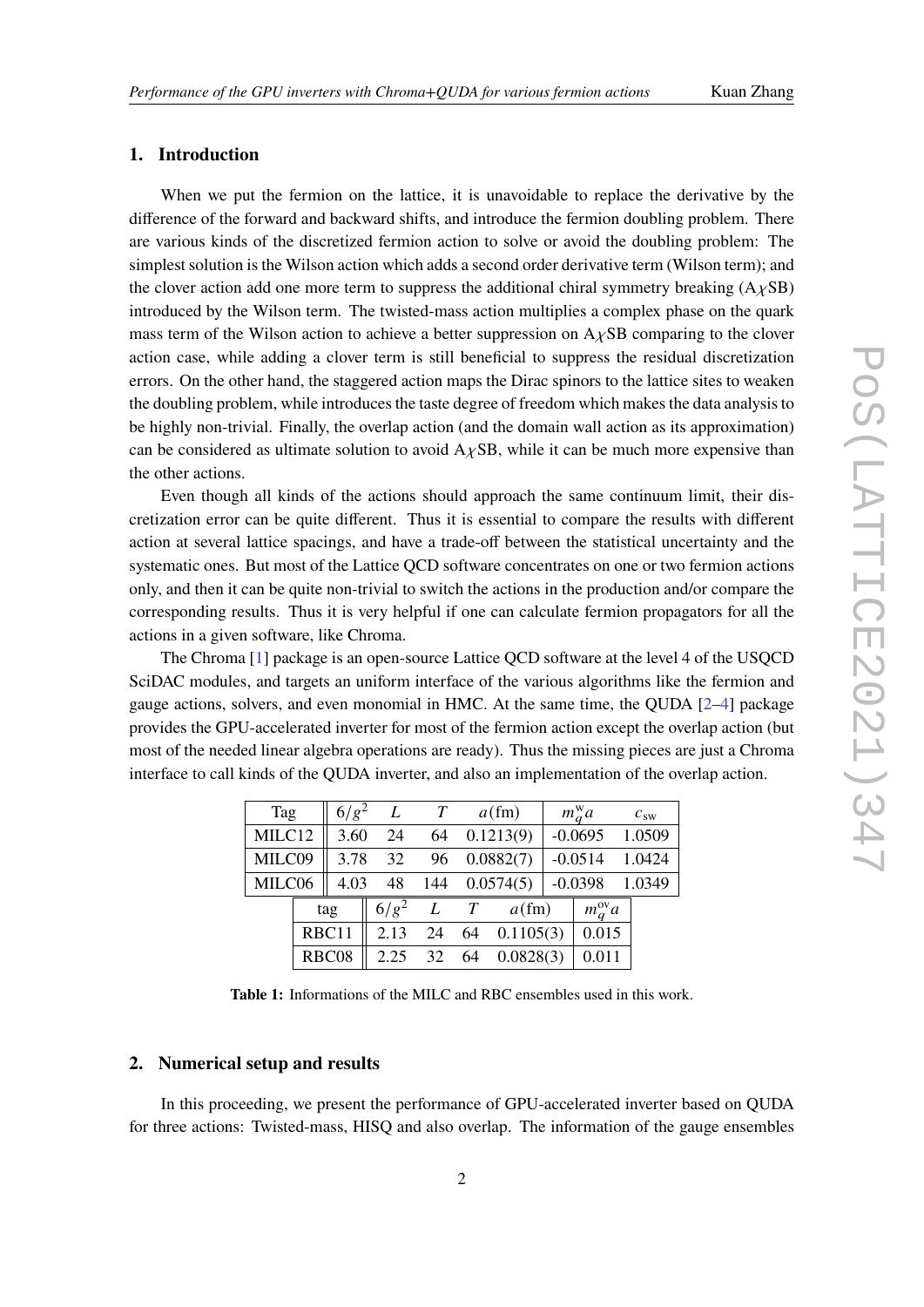we used are summarized in Table [1.](#page-1-0) The node we used in this work include 32 CPU cores at 2 GHz and 4 V100 GPUs.

### **2.1 Twisted-mass fermion**

The twisted-mass fermion action is defined as the following

$$
Stw = \sum_{x,y} \bar{\psi}(x) D_W(x, y; m_{\rm cri} + \omega) \psi(x),
$$
 (1)

where

$$
D_{w}(x, y; m) = \frac{1}{2} \sum_{\mu=1,\dots,4,\eta=\pm} (1 + \eta \gamma_{\mu}) U_{\mu}(x, x + \eta \hat{n}_{\mu} a) \delta_{y, x + \eta \hat{n}_{\mu} a} - (4 + m) \delta_{x, y}
$$
(2)

is the discretized  $\vec{p}$  of the Wilson action,  $m_{\text{cri}}$  is the quark mass parameter to make the corresponding pion mass to be zero, and  $\omega$  is a complex number and corresponds to the degenerated twisted-mass parameters. The standard Wilson action corresponds to the case with a real value of  $\omega$ , and a purely imaginary  $\omega$  will have an automatic  $O(a)$  improvement and avoid the exceptional condition due to the instability of the critical point. One can also add a clover term on the above action to get twisted-mass clover fermion action,

$$
Stwo = Stw + csw \sigma_{\mu\nu} F^{\mu\nu}
$$
 (3)

| Tag                      | Ensembles | $m_{\rm cri}+\omega$ | <b>Nodes</b> | Invertion       | Setup |
|--------------------------|-----------|----------------------|--------------|-----------------|-------|
| <b>CPU with BICGSTAB</b> | MILC06    | $-0.0398$            |              | 6992s           |       |
| <b>GPU</b> with GCR      | MILC06    | $-0.0398$            |              | 652s            |       |
| GPU with multigrid       | MILC06    | $-0.0398$            |              | 99 <sub>S</sub> | 515s  |
| GPU with multigrid       | MILC06    | $-0.044 + 0.005i$    |              | 78s             | 154s  |

<span id="page-2-0"></span>which can further suppress the  $O(a^2)$  discretization errors.

**Table 2:** The inverstion and setup time needed by a 12-column propagator in different cases with a similar residual 10−<sup>6</sup> .

The QUDA interface of the twisted-mass action is quite similar to that of the clover one. The only subtle issue is that the inverse of the clover term has a complex diagonal part and then can not be packed for QUDA normally. Thus one would like to enable the dynamical-clover flag in QUDA, and calculate the entire clover term (and its inverse) in QUDA directly.

The comparison of the time needed by a full propagator with 12 columns are summarized in Table [2.](#page-2-0) Both the pion mass in the Clover and Twisted+clover cases are tuned to be about 300 MeV. One can see that the standard GPU inverter with GCR algorithm is around 10 times further than the CPU one with BICGSTAB algorithm, and the multi-grid inverter can be even faster, with the cost of the reusable subspace setup. Comparing the clover fermion action, the time need by the twisted-mass action is shorter with similar multi-grid parameters, especially during the setup.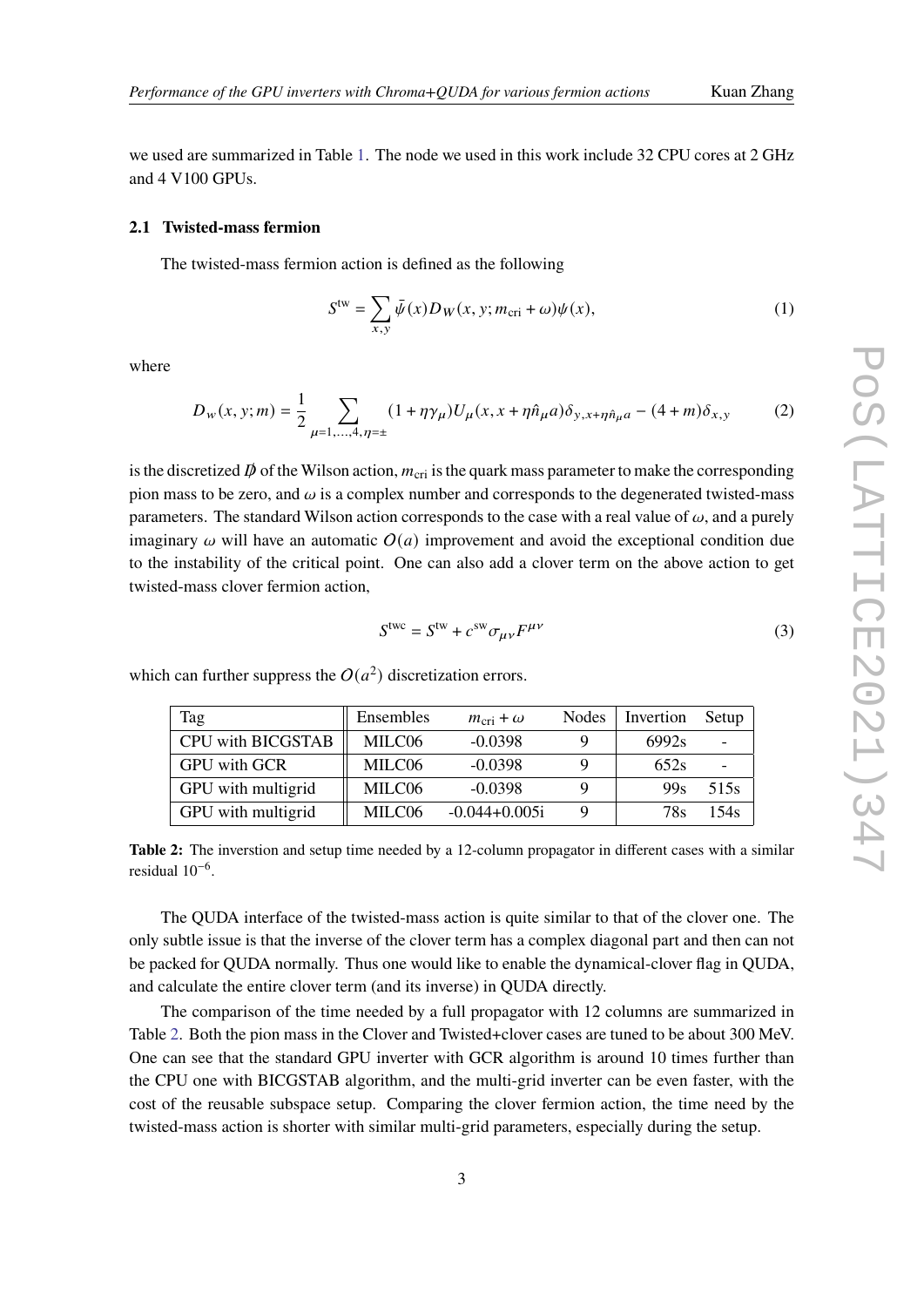### **2.2 HISQ fermion**

Another solution of the fermion doubling problem is the staggered fermion. With a redefinition on the fermion field, we can obtain the staggered fermion action as the following,

$$
S^{\text{st}} = \sum_{x} \bar{\psi}^{\text{st}}(x) \Big[ \frac{1}{2} \sum_{\mu=1,\dots,4,\eta=\pm} \eta \gamma_{\mu} U_{\mu}(x, x + \eta \hat{n}_{\mu} a) \psi(x + \eta \hat{n}_{\mu} a) - m \Big] \psi^{\text{st}}(x) \tag{4}
$$

where  $\psi^{\text{st}}(x) = \gamma_4^{x_4}$  $x_4^{x_4} \gamma_1^{x_1}$  $x_1^x \gamma_2^{x_2}$  $x_2^2 \gamma_3^{x_3}$  $x_3^{x_3}\psi(x)$  at the site  $x = \{x_1, x_2, x_3, x_4\}$  in the MILC conversion. Note that there is still 4 degrees of freedom which called taste, and the data analsysis with the taste mixing can be much more complicated. The HISQ action is an improved staggered action which include both the 1-step fat link (with certain smearing) and also 3-step long link [\[5\]](#page-7-3).

One should be careful to compare the propagagor from the QUDA with that from the native Chroma HISQ inverter, since the Chroma HISQ action uses the CPS conversion  $\psi^{cps}(x)$  =  $\gamma_1^{x_1}$  $x_1^x \gamma_2^{x_2}$  $\frac{x_2}{2}\gamma_3^{x_3}$  $x_3^2 \gamma_4^{x_4}$  $^{x_4}_{4}\psi(x)$ , and has different sign on the mass term. Thus effectively two conversions can be related with the following relation:  $\psi^{\text{Chroma}}(x) = (-1)^{(t\%2)((x+y+z)^{0/2})+(x+y+z+t)^{0/2}}\psi^{\text{QUDA}}$ .

Similarly, we can see significant speed up of the GPU inverter comparing to the CPU one, especially when we use fewer nodes to do the test on small lattices. For multigrid, we apply KD Preconditioning [\[6\]](#page-7-4).

The multigrid inverter requires very long time to generate the subspace, and the inverter is not faster than the standard CG algrithm even after the subspace is generated. The parameters we use are shown in Fig.1.

| tag                | Ensembles          | $\boldsymbol{m}$ | Nodes         | Inverter | Setup |
|--------------------|--------------------|------------------|---------------|----------|-------|
| CPU with CG        | MILC12             | 0.0102           |               | 523s     |       |
| GPU with CG        | MILC12             | 0.0102           |               | 17s      |       |
| GPU with multigrid | MILC12             | 0.0102           |               | 26s      | 334s  |
| CPU with CG        | MILC09             | 0.0074           | $\mathcal{F}$ | 1086s    |       |
| GPU with CG        | MILC09             | 0.0074           | $\mathcal{R}$ | 23s      |       |
| GPU with multigrid | MILC <sub>09</sub> | 0.0074           | 3             | 42s      | 311s  |

**Table 3:** The time needed by a 3-column HISQ propagator with either CPU or GPU inverter, on two ensembles.

### **2.3 Overlap fermion**

The solution to avoid the entire fermion doubling problem is the chiral fermion satisfying the Ginsparg-Wilson relation, likes the overlap fermion,

$$
S^{\text{ov}} = \sum_{x} \bar{\psi}(x) D_{\text{ov}}(x, y) \psi(y), \tag{5}
$$

where  $D_{ov} = \frac{1}{\rho} \left(1 + \frac{D_w(-\rho)}{\sqrt{D_w^{\dagger}(-\rho)D_w(-\rho)}}\right)$  with  $\rho \sim 1.5$ . The term  $\frac{D_w(-\rho)}{\sqrt{D_w^{\dagger}(-\rho)D_w(-\rho)}}$  can be rewritten into  $\gamma_5\epsilon(\gamma_5 D_w(-\rho))$ , where  $\epsilon(x)$  is the sign function. Usually, we solve the smallest O(100-1000) eigenvectors of  $\gamma_5 D_w(-\rho)$  at the accuracy  $10^{-12}$  and obtain the sign function of this subspace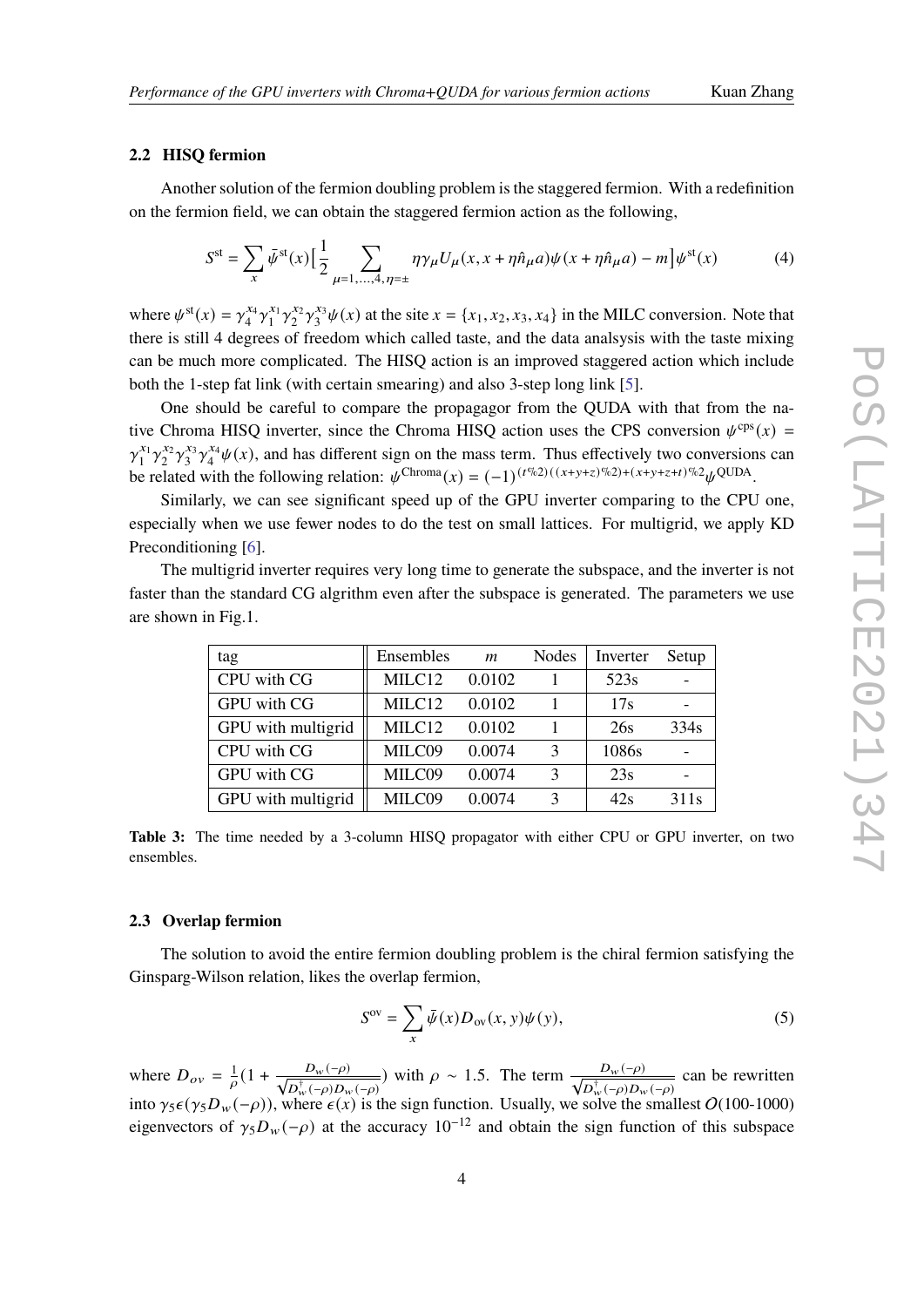

**Figure 1:** The parameters for HISQ multigrid, most of which are copied from MILC interface.

explicitly, and use the Chebyshev polynomial likes what shown in Fig. [2](#page-5-0) to approximate the sign function of  $\gamma_5 D_w(-\rho)$  in the other subspace with the larger eigenvalues.

For the Chebyshev polynomial, we estimate the ranks with an empirical formula, set several initial  $x$  values and solve the equations of the coefficients to make the sign function at those values to be exact. Of course the residual will not vanish at the other points, and we need to repeat the procedure at the extreme points of the new polynomials until the precision goal is reached at the new extreme points. Note that one should use use the Clenshaw recursion to define the Chebyshev polynomial to suppress the round-off error.

In order to enhance the contribution from the low mode, the Chebyshev acceleration is also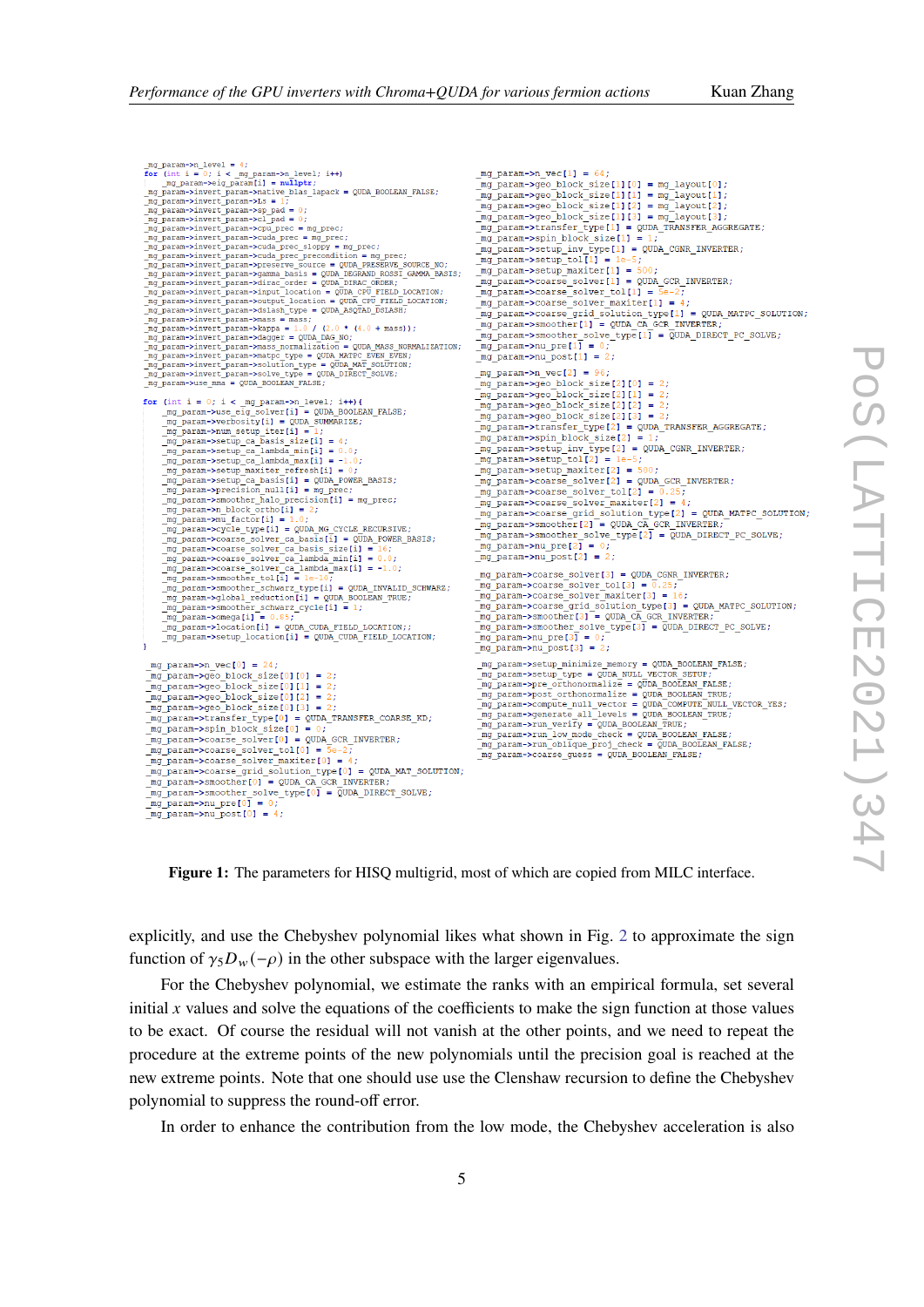<span id="page-5-0"></span>

**Figure 2:** The sign function approximated by a Chebyshev polynomial with no more than 10−<sup>5</sup> deviation.

used in the eigenvector solver. Note that the polynomial will change the eigenvalues of a matrix, but its eigenvectors are kept unchanged.

One can apply the polynomial of a dslash several times on a random vector  $b$  and obtain its Krylov array.

$$
b, Ab, ..., A^{k-1}b,
$$
\n(6)

For Arnoldi algorithm, we can get a Heisenberg matrix after the Schmidt orthogonalization

$$
AQ = \begin{pmatrix} Aq_1 & Aq_2 & \cdots & Aq_k \end{pmatrix} = \begin{pmatrix} q_1 & q_2 & \cdots & q_k \end{pmatrix} \begin{pmatrix} h_{1,1} & h_{1,2} & h_{1,3} & \cdots & h_{1,k} \\ h_{2,1} & h_{2,2} & h_{2,3} & \cdots & h_{2,k} \\ 0 & h_{3,2} & h_{3,3} & \cdots & h_{3,k} \\ \vdots & \ddots & \ddots & \ddots & \vdots \\ 0 & \cdots & 0 & h_{k,k-1} & h_{k,k} \end{pmatrix} . \tag{7}
$$

Eventually the eigenvectors can be obtained by diagonalizing the Heisenberg matrix. Note that we can use the special QR factorization for Heisenberg matrix to suppress the round-off error. When the amount of the eigenvector is large, the restart algorithm is essential to save the GPU memory by the decrease of extra space.

As shown in Table [4,](#page-5-1) the GPU eigensolver can be much faster than the CPU one, on both the ensembles. Our codes use the restarted Arnoldi algorithm which is similar to the algorithm in the GWU-code.

<span id="page-5-1"></span>

| tag        |                   | Ensembles Number of eigenvectors Nodes |       | $time(Chroma)$ $time(GWU-code)$ |
|------------|-------------------|----------------------------------------|-------|---------------------------------|
| CPU        | RBC <sub>11</sub> | 200                                    | 8070s |                                 |
| <b>GPU</b> | RBC11             | 200                                    | 180s  | 225s                            |
| <b>CPU</b> | RBC <sub>08</sub> | 200                                    | 4704s |                                 |
| <b>GPU</b> | RBC <sub>08</sub> | 200                                    | 281s  | 317s                            |

**Table 4:** The time needed to generate the 200 eigenvalues of  $\gamma_5 D_w$  with residual 10<sup>-15</sup>.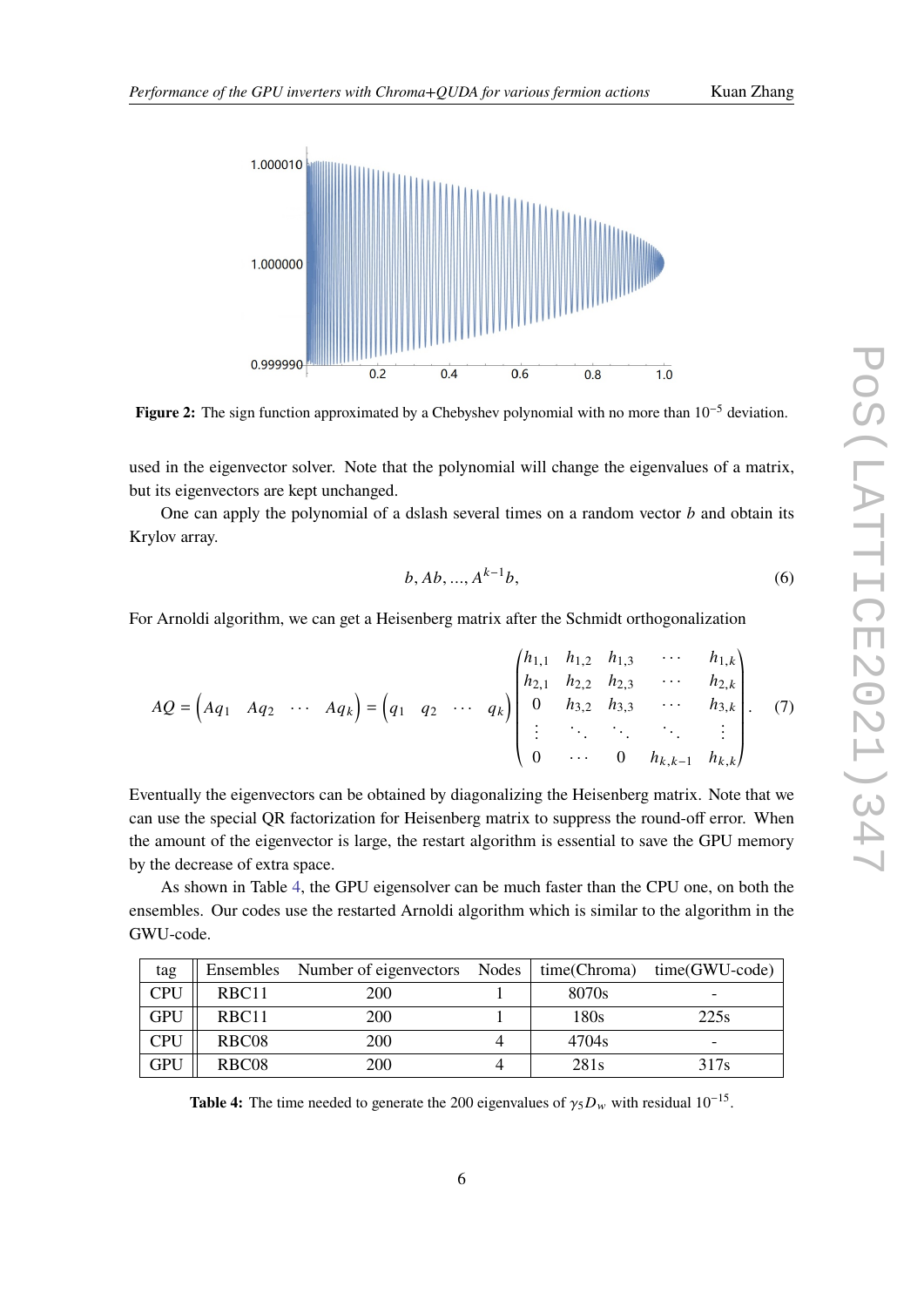| Kuan Zhang |
|------------|
|            |

<span id="page-6-0"></span>

| tag        | Ensembles         | Number of eigenvectors Nodes | time(Chroma) | time(GWU-code) |
|------------|-------------------|------------------------------|--------------|----------------|
| <b>CPU</b> | RBC <sub>11</sub> | 200                          | >12h         | -              |
| <b>GPU</b> | RBC <sub>11</sub> | 200                          | 7384s        | 16110s         |
| <b>CPU</b> | RBC <sub>08</sub> | 200                          | >12h         | -              |
| <b>GPU</b> | RBC <sub>08</sub> | 200                          | 8893s        | 14370s         |

**Table 5:** The time needed to generate the 200 eigenvalues of  $D_{ov}^{L/R}$  with residual 10<sup>-12</sup>.

Similarly we can solve the low lying eigenvectors of the  $D_{ov}$  to accelerate the inversion of the overlap propagator. Since the  $D_{ov}$  is so-called gamma5 Hermite, we considered the projected  $D_{ov}^{L/R} = (1 \pm \gamma_5) D_{ov} (1 \pm \gamma_5)$  to make sure that the eigenvalues are real for the convergence of the Arnoldi eigenslover and just solve the eigenvectors in the chiral sector with zero modes. In the end, we reconstruct the full spinor.

As in Table [5,](#page-6-0) the overlap eigensolver based on QUDA can be faster than our previous one using the GWU-code [\[7,](#page-7-5) [8\]](#page-7-6). On the RBC11 ensemble,  $50 D_w$  operations take 0.088s in GWU-code while just 0.025s in QUDA with 1 node, as we combine the  $\gamma_5$  and  $D_w$  operations into one kernel to save the bandwidth in the QUDA code, and QUDA can take advantage from its auto-tuning. But the cost of the vector operations are similar in both QUDA and GWU-code, thus the difference in the eigensolver performance is smaller, especially in the  $H<sub>w</sub>$  one which spends fewer time in the matrix operations. As a larger scale, the RBC08 ensemble uses 4 nodes and then the network has much stronger impact on the performance, so the  $D_w$  performance in two cases are relatively closer, as 50  $D_w$  take 0.148s in GWU-code and 0.087s in QUDA.

We also implemented the deflation [\[9\]](#page-7-7) and multi-mass [\[10\]](#page-7-8) algorithm for the overlap propagator in Chroma to take the advantage of the overlap fermion definition. On the RBC11 ensembles, we generate overlap propagators with the mass of 0.03, 0.05 and 0.10 within the residual 1e-8. It takes 1150s in GWU-code while just 698s in QUDA with 1 node for the calculations. The RBC08 ensembles use 4 nodes and the speed up of the propagator solver is similar to that of  $D_{\alpha\nu}$  eigensolver. We choose the mass of the propagators as  $0.03$ ,  $0.05$  and  $0.10$  and the tolerance is set to be 1e-8. The inversion takes 1133s in GWU-code and 903s in QUDA. The performance in two cases are also closer.

## **3. Summary**

In summary, we write the Chroma interfaces of the QUDA twist-mass and HISQ inverters, and implemented the overlap fermion eigensolver and inverter based on the QUDA dslash kernel and linear algebra operations. It turns out that the QUDA can provide significant speed up on the above three actions with the uniform Chroma interface, while that the HISQ multigrid solver would not be properly tuned and then require further efforts. It paves the way to compare the statistical and systematic uncertainties of the same physical observable with different actions, with an uniform environment.